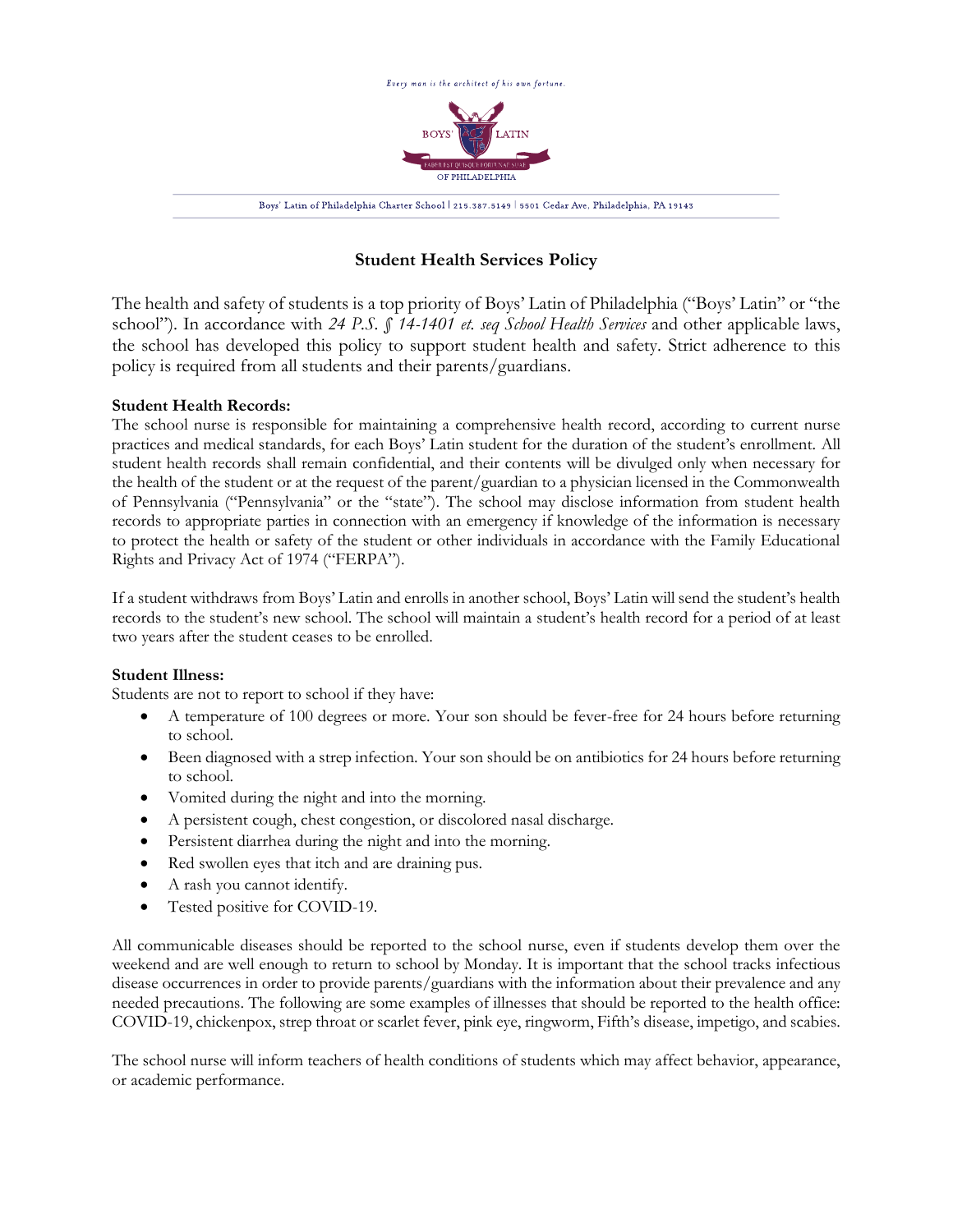#### **Student Medication:**

It is the policy of the school to administer medications, including asthma inhalers and epinephrine autoinjectors, only to students with prior written permission from the parent/guardian and physician. A medication administration form may be obtained from the school nurse. All students must have a medication administration form on file before medications may be administered to them. Verbal permission over the phone is not acceptable. A new medication administration form must be filled out if there are any changes in the student's medication. All medications must be in the original container, clearly labeled with the student's name, physician's name, medication name, dosage, and frequency. All medications must be submitted to the nurse's office. No medications may be kept in the student's desk or locker. At the end of the school year, it is the parent's/guardian's responsibility to pick up any unused medications. Medication left after the end of the school year will be properly disposed of in accordance with school policy. Boys' Latin does not provide pain relievers for students.

#### **School Illness and Injury:**

If advanced emergency treatment is required, Emergency Medical Services (911) will be called. In the event of minor injuries or illnesses, the school will contact the parent/guardian. If the parent/guardian is not available, the school will call the emergency contacts provided. It is for this reason that it is very important to keep the school updated with current contact information for parents/guardians and emergency contacts.

In accordance with *24 P.S. § 14-1424*, the school has at least one person certified in the use of cardiopulmonary resuscitation during regular school hours when school is in session and students are present.

In alignment with state law, all teachers will report to the school nurse any unusual behavior, changes in physical appearance, changes in attendance habits and changes in academic achievement, which may indicate impairment of a student's health. The school nurse may, upon referral by the teacher or on their own initiative, advise a student's parent/guardian of the apparent need for a special medical or dental examination. If a parent/guardian fails to report the results to the school nurse, the school nurse will arrange a special medical examination for the student.

| <b>Service</b>                        | $\sqrt{6}$     |                | 8              | 9. | 10 | 11 | 12 | <b>Notes</b>                                                                              |
|---------------------------------------|----------------|----------------|----------------|----|----|----|----|-------------------------------------------------------------------------------------------|
| <b>School Nurse Services</b>          | Χ              | Χ              | X              | X  | X  | X  | X  |                                                                                           |
| Maintenance of Health Record          | Χ              | X              | X              | Χ  | X  | X  | Χ  |                                                                                           |
| Immunization Assessment               | Χ              | Χ              | X              | X  | X  | Χ  | Χ  |                                                                                           |
| Medical Examination                   | X              |                |                |    |    | X  |    | Required on original entry (K or 1 <sup>st</sup> grade)                                   |
| Dental Examination                    |                | $\overline{X}$ |                |    |    |    |    | Required on original entry (K or 1 <sup>st</sup> grade)                                   |
| Growth Screen                         | X              | $\mathbf{X}$   | $\overline{X}$ | X  | X  | X  | X  |                                                                                           |
| Hearing Screen                        |                | Χ              |                |    |    | X  |    |                                                                                           |
| Scoliosis Screen                      | X              | $\mathbf{X}$   |                |    |    |    |    | 6 <sup>th</sup> grade physical may be used in lieu of 6 <sup>th</sup><br>grade screen     |
| Tuberculin Test                       |                |                |                | X  |    |    |    | Required on original entry- K or 1 <sup>st</sup> grade.<br>Unless approved to discontinue |
| Vision Screen-Far Visual Acuity Test  | X              | X              | $\mathbf{X}$   | X  | X  | X  | X  |                                                                                           |
| Vision Screen-Near Visual Acuity Test | $\overline{X}$ | X              | X              | X  | X  | X  | Χ  |                                                                                           |

#### **Health Screenings:**

All Boys' Latin students receive some level of health screening annually. The chart below provides information on the timing and type of screenings provided:

The school nurse will advise a student's parent/guardian in advance of the date of examination and medical examinations will be made in the presence of the student's parent/guardian when so requested by the parent/guardian. In accordance with *24 P.S. § 14-1419*, a student's parent/guardian may object to examination or treatment on religious grounds.